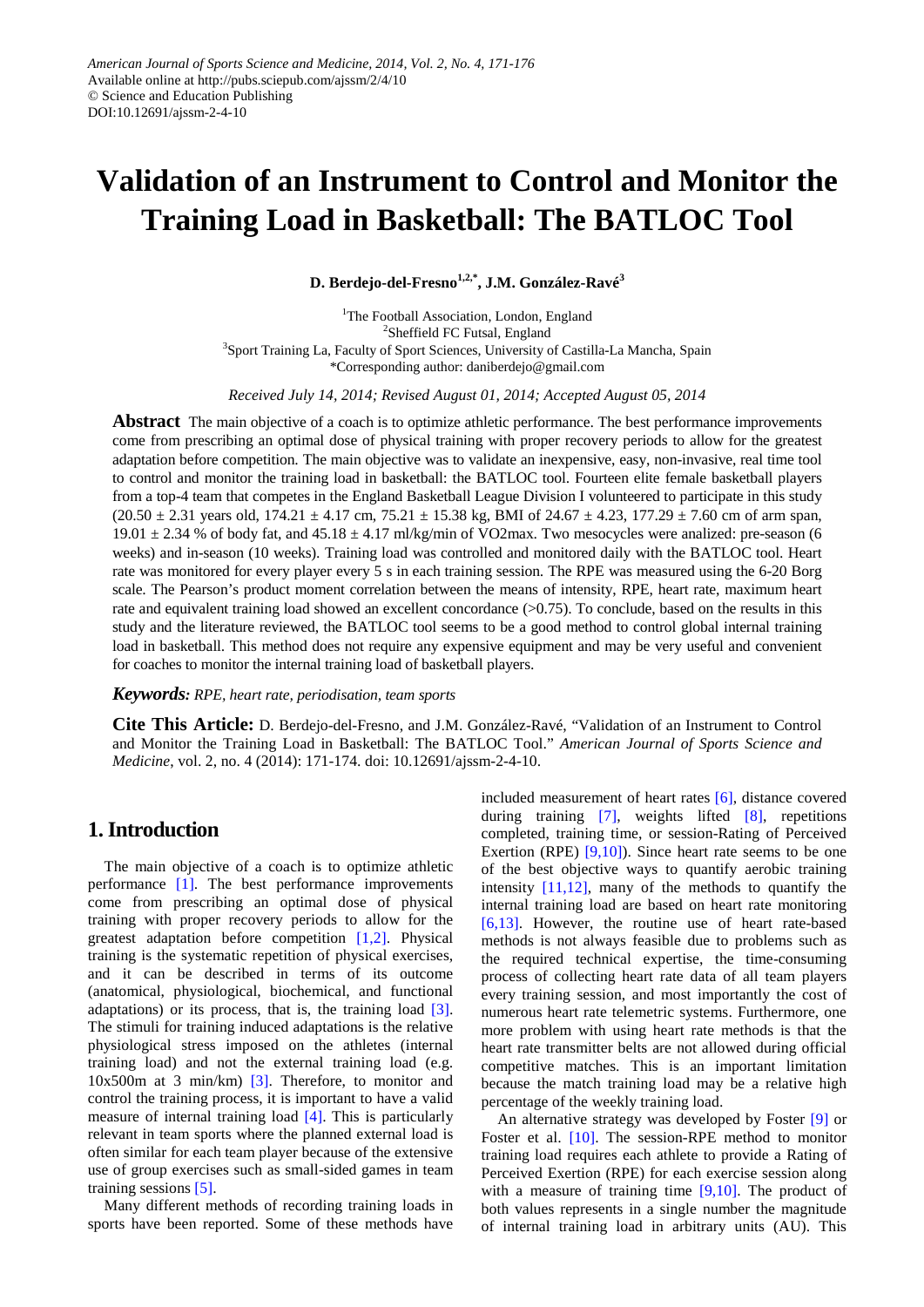method has been significantly correlated to the HR-based method of quantifying internal training load proposed by Edwards [\[14\],](#page-5-0) and has recently been applied to basketball [\[4,15,16,17\].](#page-4-2) Therefore, it can be stated that the Foster et al. [\[9,10\]](#page-4-7) method can be perfectly used to compare, correlate and confirm the potential validation of the BATLOC tool (BAsketball Training LOad Control Tool) [\[18\],](#page-5-1) since it has been proved to be a valid, reliable and useful method to monitor and control training load in basketball.

Nevertheless, both previous methods are either too expensive (heart rate monitors) or not able to work in real time or until the training session has finished (session-RPE). These are the main reasons why in team sports the training load has generally been calculated using the RPE method or the TRIMP method [\[5,16,17,19,20,21\].](#page-4-3) This way, the training load is calculated once the training session has finished, avoiding the chance of receiving feedback on the training load in real time or the opportunity to modify the session in that moment.

Moreover, since all the quantification methods are imperfect by nature (and so is the present model), the main objective of this study was to validate an inexpensive, easy, non-invasive, real time tool to control and monitor the training load in basketball: the BATLOC tool [\[18\].](#page-5-1) It is a method that can be used for all teams, regardless of their gender, level or budget. For its validation, the training load obtained from the BATLOC tool will be correlated to the session-RPE, the heart rate and the method developed by Foster and colleagues [\[9,10\].](#page-4-7)

## **2. Methods**

#### **2.1. Participants**

Fourteen elite female basketball players from a top-4 team that competes in the England Basketball League Division I volunteered to participate in this study after having signed the corresponding informed consent. The team was made up by 2 members of the Senior Great Britain Women Basketball Team, a member of the Under 20 Great Britain Women Basketball Team and Under 18 England Women Basketball Team, a member of the Under 20 Great Britain Women Basketball Team and Under 18 Scottish Women Basketball Team, 2 players of the Under 20 Hungary Women Basketball Team, 2 USA professional players, and 6 non-international British players. This study was approved by the local Ethics Committee and conducted in accordance with the guidelines of the revised Declaration of Helsinki.

#### **2.2. Anthropometric Tests**

Anthropometric measures were taken following the Lohmann et al. [\[22\]](#page-5-2) instruction. Standing height and arm span were measured with a precision of 0.1 cm with a stadiometer and a tape measure, respectively (SECA Ltd, model 220, Germany). Body mass (kg) was recorded with a scale SECA (SECA Ltd, Germany) to the nearest 100 g, the subjects wearing light, indoor clothing and no shoes. The Body Mass Index (BMI) was calculated using the Quetelet formula.

### **2.3. Training Load (BATLOC Tool)**

Training load was controlled and monitored daily with the BATLOC tool  $[18]$ . The BATLOC tool is a software designed with Microsoft Office Excel to control and monitor the training load in real time in basketball sessions. The software uses a database with basketball exercises and their corresponding given training load value. The software allows the coach to add different and more exercises to the database just in case they are not included. The training load value pre-assigned to each exercise or drill is calculated taken into account 4 variables of each exercise: heart rate, density, opposition and distance during the development of the drill. For example, the exercise "5x5 2 courts" obtained the following values: 8 points in the heart rate aspect, 9 in density, 10 in opposition or number of players involved, and 7 in distance (mean: 8.5 points). Thus, with a simple rule of three, this exercise showed a training load of 23.8  $[(28*8.5)/10=23.8]$ . This means that if any coach performs the exercise "5x5 2 courts" for 10 minutes, the training load will be 23.8. If the exercise is practiced for 20 minutes, the training load will be 47.6. Therefore, during the session, one of the coaches must only control the duration (i.e. 10 minutes) of each exercise and introduce it together with the task's name (i.e. 5x5 2 courts) in the software (spreadsheet in Microsoft Office Excel). The software itself will calculate the training load for each drill and at the end of the spreadsheet the total training load of the session (total summation of the each drill's training load) $[18]$ . Furthermore, the software will provide at the end of the sessions the following extra variables: session duration in minutes and equivalent training load. The equivalent training load is a classification of the session in relation to its total training load. The different sessions were 8 different types: tactical/shooting session refers to equivalent training load  $0.5$  (total training load  $\lt$  50); technical 1/pre-game corresponds to equivalent training load 1 (total training load < 70); technical 1.5 goes with equivalent training load  $1.5$  (total training load  $< 90$ ); technical 2 refers to equivalent training load 2 (total training load  $\langle 110 \rangle$ ; technical 2.5 corresponds to equivalent training load  $2.5$  (total training load  $<$  130); technical 3 means equivalent training load 3 (total training load < 150); technical 3.5 goes with equivalent training load 3.5 (total training load < 170); and technical 4/game means equivalent training load 4 (total training load >170) [\(Table 3\)](#page-3-0). Therefore, a session with a total training load of 115.4 is considered as a technical 2.5 session or equivalent training load 2.5, since the total training load is  $<$  130.

Besides, the session's intensity was calculated with the equation: intensity = training load/duration.

Two mesocycles were analyzed: pre-season (6 weeks) and in-season (Competition I phase) (10 weeks). That research period covered the training load of a total of 50 tactical/technical sessions. Therefore, a total number of 700 individual training sessions were analysed (50 sessions x 14 players). If one player did not perform the whole session, the training load recorded was the load achieved until that moment.

## **2.4. Heart Rate Control**

Heart rate was monitored for every player every 5 s in each training session using a heart rate monitor with individually coded transmitters via short-range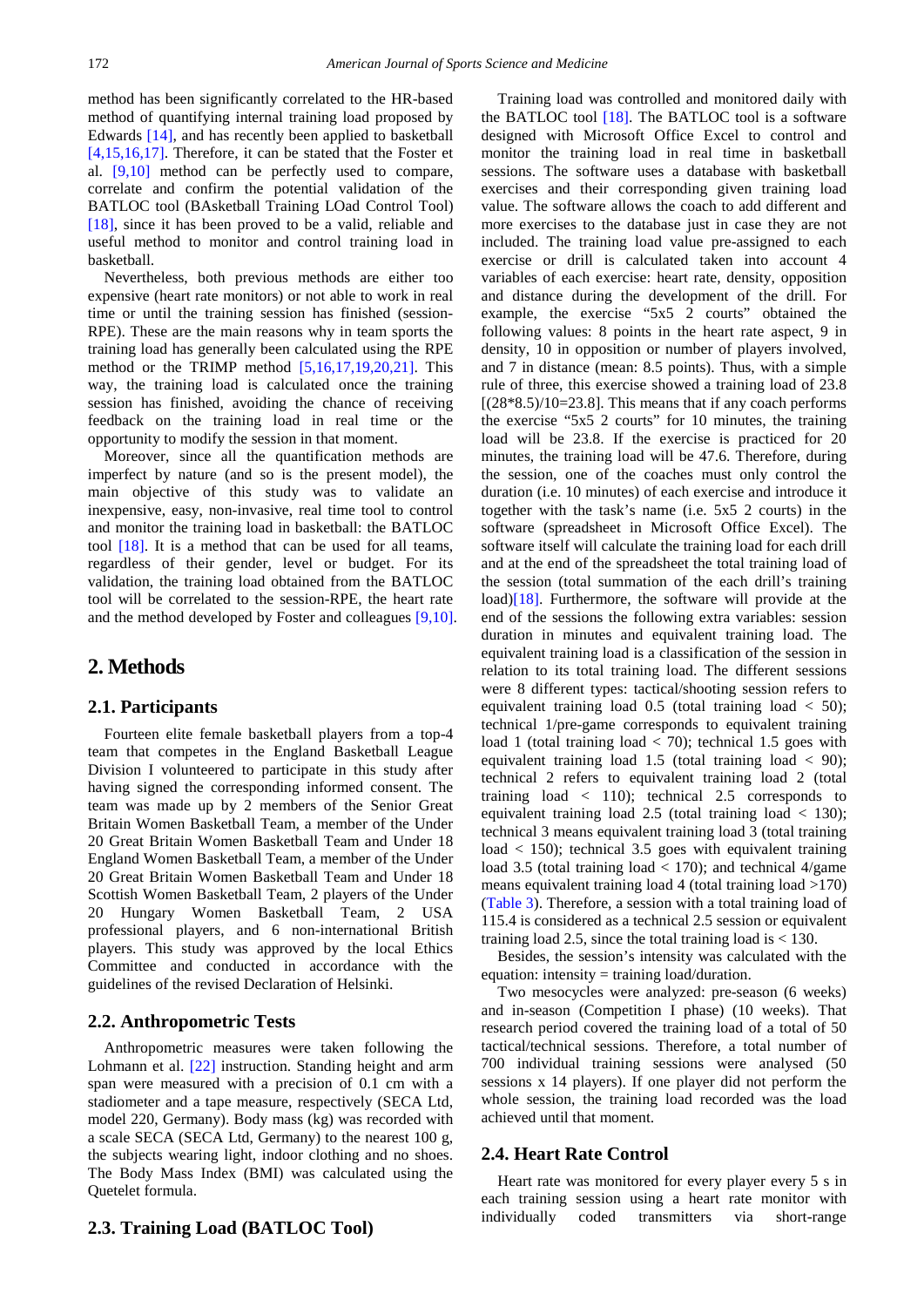radiotelemetry (Polar Team Sport System, Polar Electro, Finland). The variable used in this study was the mean heart rate for the whole practice. The data recorded during the briefing before the start of each training session were deleted. To reduce any heart rate recording errors during training, all players were regularly asked to check that their heart rate monitors were working and properly worn (at least every 10 min). In addition to this, one of the researchers was permanently looking at the portable PC screen, making sure that every player's heart rate monitor was transmitting the data. After every training session, the heart rate data were exported and analysed using the Excel software programme (Microsoft Corporation, U.S.). The research period covered the heart rate of a total of 700 individual tactical/technical sessions. If one player did not perform the whole session, the heart rate recorded was the average rate achieved until that moment.

### **2.5. Rating of Perceived Exertion**

The RPE was measured using the 6-20 Borg scale [\[23\]](#page-5-3) [\(Table 1\)](#page-2-0). Each player's session-RPE was collected about 30 min after each training session to ensure that the perceived effort was referring to the whole session rather than the most recent exercise intensity. All players were taught and familiarized with this scale for rating perceived exertion during the 2 weeks prior to the start of the study. In the procedure, the player is shown the scale and asked "How was your workout?", and they must give a single number representing the training session. The research period covered the session-RPE of a total of 700 individual tactical/technical sessions. If one player did not perform the whole session, the RPE recorded was the number given at the moment when the player withdrew from the session.

**Table 1. Borg's 6-20 scale that is to be shown to the players 30 min after every training session**

<span id="page-2-0"></span>

| No exertion at all    |                   |
|-----------------------|-------------------|
| Extremely light       |                   |
|                       |                   |
| Very light            |                   |
|                       |                   |
| Light                 |                   |
|                       |                   |
| Somewhat hard         |                   |
|                       |                   |
| Hard (heavy)          |                   |
|                       |                   |
| Very hard             |                   |
|                       |                   |
| <b>Extremely hard</b> |                   |
| Maximal exertion      |                   |
|                       | <b>Descriptor</b> |

## **2.6. Statistical Analyses**

All data are presented as mean  $\pm$  standard deviation (s). The relationships between the session-RPE and the heart rate with the various variables given by the BATLOC tool were analysed using Pearson's product moment correlation. Fleiss' [\[24\]](#page-5-4) evaluation defines concordance of variables as excellent when the correlation coefficient is  $>0.75$ , good when it is 0.60-0.74, acceptable when 0.40.0.59, and poor when  $< 0.40$ . In the present study there were 5 variables with an excellent correlation (session-RPE with intensity, training load and equivalent training load; and heart rate with training load and equivalent training load) and one variable with a good correlation (heart rate with intensity). There were no variables with a poor correlation.

## **3. Results**

The players' physical and anthropometrical characteristics were as follows (mean  $\pm$  s): an age of 20.50  $\pm$  2.31 years old, a height of 174.21  $\pm$  4.17 cm, a mass of 75.21  $\pm$  15.38 kg, a Body Mass Index (BMI) of 24.67  $\pm$ 4.23, an arm span of  $177.29 \pm 7.60$  cm, a % body fat of 19.01  $\pm$  2.34, and an indirect VO2max of 45.18  $\pm$  4.17 ml/kg/min, calculated from the 20-meter shuttle run test.

The distribution of the analysed technical/tactical session organised by their type is presented in [Table 3,](#page-3-0) which also includes mean  $\pm$  s of session duration, training load, intensity, heart rate and heart rate max obtained from every type of training session. The Pearson's product moment correlation between the means of intensity, RPE, heart rate, maximum heart rate and equivalent training load showed an excellent concordance (>0.75). Practices averaged  $88.59 \pm 22.04$  min.

Session-RPE, heart rate, and heart rate max correlation with the variables given by the BATLOC tool for the 700 individual training sessions are shown in [Table 2.](#page-2-1) The session-RPE had an excellent correlation with intensity  $(r=0.90)$ , training load  $(r=0.80)$  and equivalent training load (r=0.76). Heart rate obtained two excellent correlations with training load  $(r=0.87)$  and equivalent training load  $(r=0.78)$ , and one good correlation with the session intensity  $(r=0.69)$ . In addition, the maximum heart rate recorded during the session was correlated with the BATLOC's variables. However, these correlations were not as significant as the previous correlations.

**Table 2. Pearson's product moment correlations (total data analysed = 700)**

<span id="page-2-1"></span>

|                              | <b>Intensity</b> | <b>Training Load</b> | <b>Equivalent</b><br><b>Training Load</b> |
|------------------------------|------------------|----------------------|-------------------------------------------|
| <b>Session-RPE</b>           | 0.90             | 0.80                 | 0.76                                      |
| <b>Heart Rate</b>            | 0.69             | 0.87                 | 0.78                                      |
| <b>Maximum Heart</b><br>Rate | 0.52             | 0.40                 | 0.32                                      |

Finally, the correlation between the session-RPE and the average heart rate of the sessions was also calculated, even if it was not the main goal of this study  $(r=0.92)$ .

## **4. Discussion**

The purpose of this research was to investigate the potential correlation and therefore validate an inexpensive, easy, non-invasive, real time tool to control and monitor training load in basketball: the BATLOC tool. More specifically, the correlations between the training load obtained from the BATLOC tool and the players' session-RPE and heart rate were analysed with the aim of validating the new method. The present study is the first to apply the BATLOC tool and the players' session-RPE and heart rate. The correlations found (ranging from 0.69 to 0.90), classified as excellent and good [\[24\],](#page-5-4) confirmed that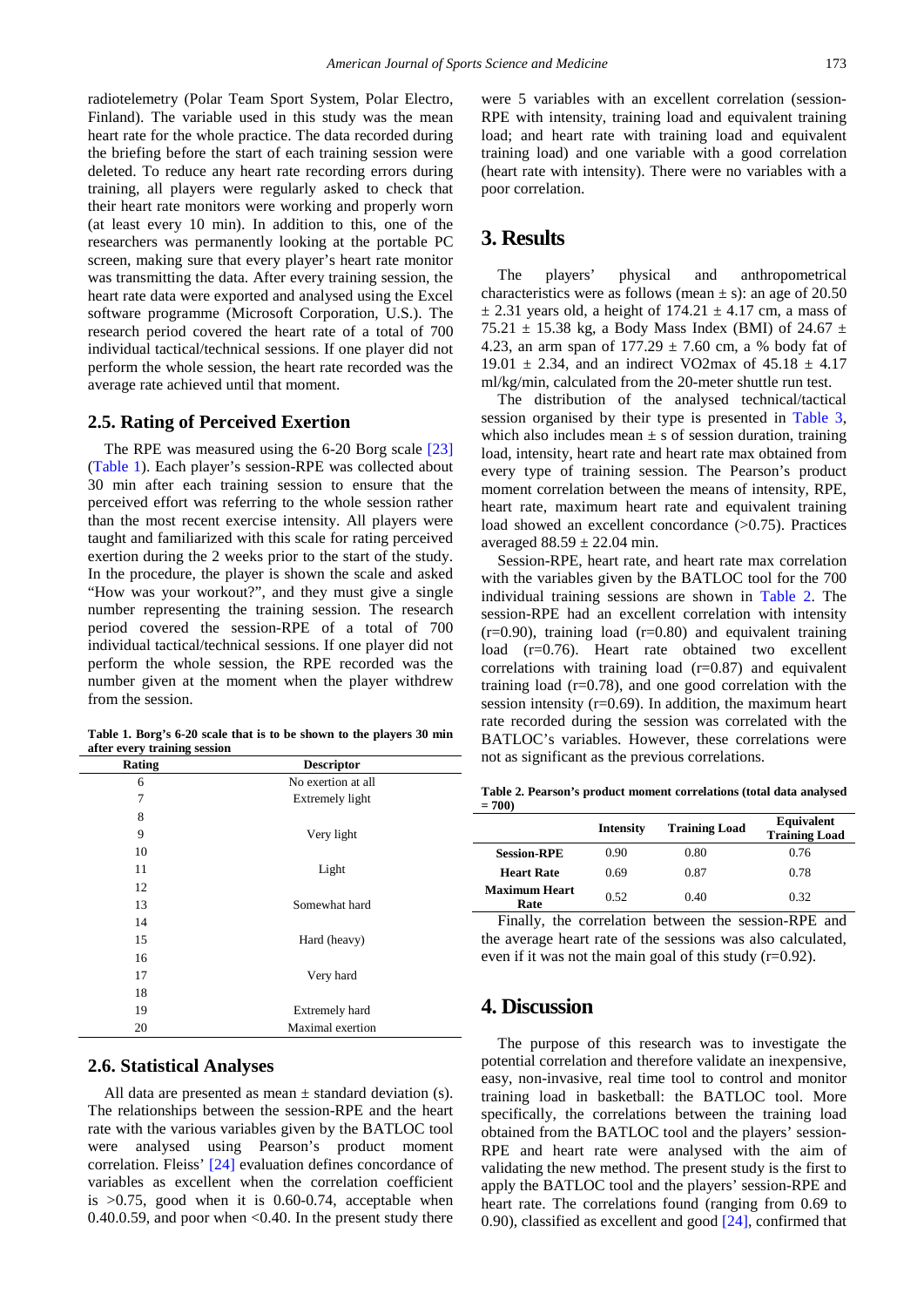**Table 3. Type of sessions analysed (total data analysed**  $= 700$ **) (mean**  $\pm$  **s)** 

the BATLOC tool may be an adequate and useful method to control and monitor training load in basketball.

<span id="page-3-0"></span>

| <b>Training Session Characteristics</b>                                 |                                       |                                  | Analysed Training Session (mean $\pm$ s) |                                |                         |                  |                  |                            |                                |
|-------------------------------------------------------------------------|---------------------------------------|----------------------------------|------------------------------------------|--------------------------------|-------------------------|------------------|------------------|----------------------------|--------------------------------|
| <b>Session</b><br><b>Type</b>                                           | Equivalent<br><b>Training</b><br>Load | <b>Training</b><br>Load<br>Range | n                                        | <b>Session</b><br>Duration (m) | <b>Training</b><br>Load | <b>Intensity</b> | <b>RPE</b>       | <b>Heart Rate</b><br>(bpm) | <b>Heart Rate</b><br>max (bpm) |
| Tactical/<br>$\mathrm{Short}0.5$                                        | 0.5                                   | $0-49$                           | 28                                       | $44.00 \pm 1.41$               | $19.00 \pm 7.21$        | $0.43 \pm 0.18$  | $7.05 \pm 0.07$  | $89.50 \pm 0.71$           | $141.00 \pm 8.49$              |
| Technical 1<br>(pre-game)                                               |                                       | 50-69                            | 70                                       | $61.00 + 10.12$                | $52.03 \pm 2.52$        | $0.88 + 0.21$    | $10.25 \pm 0.50$ | $100.50 + 0.71$            | $154.00 + 0.71$                |
| Technical<br>1.5                                                        | 1.5                                   | 70-89                            | 112                                      | $76.25 + 18.04$                | $72.05 + 12.61$         | $0.98 \pm 0.27$  | $11.80 \pm 1.71$ | $116.25 + 3.59$            | $162.75 \pm 9.07$              |
| Technical 2                                                             | 2                                     | 90-109                           | 154                                      | $90.82 + 12.59$                | $102.04 \pm 6.83$       | $1.15 + 0.20$    | $12.63 + 1.11$   | $123.00 + 6.63$            | $169.88 + 9.14$                |
| Technical<br>2.5                                                        | 2.5                                   | 110-129                          | 98                                       | $99.50 + 13.09$                | $112.12 + 8.99$         | $1.15 + 0.20$    | $12.87 + 0.35$   | $127.00 + 7.35$            | $175.75 \pm 7.27$              |
| Technical 3                                                             | 3                                     | 130-149                          | 70                                       | $115.74 \pm 15.26$             | $139.35 \pm 7.82$       | $1.23 + 0.22$    | $13.00 + 0.00$   | $134.80 + 7.76$            | $168.20 \pm 10.18$             |
| Technical<br>3.5                                                        | 3.5                                   | 150-169                          | 84                                       | $105.92 \pm 11.83$             | $157.43 + 6.03$         | $1.50 + 0.16$    | $13.50 + 0.06$   | $145.83 \pm 5.85$          | $173.67 \pm 7.61$              |
| Technical 4                                                             | 4                                     | >170                             | 84                                       | $104.08 + 2.24$                | $186.24 \pm 3.08$       | $1.79 + 0.01$    | $13.72 \pm 0.70$ | $155.00 \pm 1.41$          | $185.00 \pm 1.41$              |
| Pearson's product moment correlation with Equivalent Training Load (r): |                                       |                                  |                                          | 0.96                           | 0.87                    | 0.99             | 0.91             |                            |                                |

Session-RPE showed an excellent correlation (r=0.92) with the average heart rate recorded during the whole training session. This result is in concordance with a particular research study that has shown that session-RPE is related to the percentage of heart rate reserve during 30 min of steady-state running, as well as to the time duration at different intensities corresponding to heart rate at lactate thresholds (2.5 and 4.0 mmol·L-1) during continuous and interval running [\[4\].](#page-4-2) Another study has also proved session-RPE to be significantly correlated to the heart rate-based method of quantifying internal training load proposed by Edwards [\[14\]](#page-5-0) for endurance athletes [\[9\].](#page-4-7) More important for our study are the findings by Foster et al. [\[10\],](#page-4-9) Impellizzeri et al. [\[5\],](#page-4-3) and Manzi et al. [\[16\]](#page-5-5) in college basketball players, young soccer players, and professional basketball players, respectively. Foster et al. [\[10\]](#page-4-9) observed a consistent relationship in a collegiate men's basketball team between the session-RPE method and the heart rate method of monitoring the training. Impellizzeri et al. [\[5\]](#page-4-3) monitored 19 young soccer players during a 7-week period. The training loads completed during that period were determined by multiplying the session-RPE (CR10-scale) by session duration in minutes. These session-RPE values were correlated to the training load measures obtained from three different heart ratebased methods suggested by Banister et al. [\[16\],](#page-5-5) Edwards [\[14\],](#page-5-0) and Lucia et al. [\[25\].](#page-5-6) All individual correlations between the various heart rate-based training loads and session-RPE were statistically significant (r values from 0.50 to 0.85). Therefore, Impellizzeri et al. [\[5\]](#page-4-3) concluded that session-RPE can be considered as a good indicator of global internal load in soccer training. Finally, Manzi et al. [\[16\]](#page-5-5) also found significant relationships between individual session-RPE and all individual heart basemethods (r values from 0.69 to 0.85) in 8 professional basketball players. Consequently, they demostrated that session-RPE may be considered as a viable method to assess training load without the use of more sophisticated tools (i.e. heart rate monitors), and most importantly, the session-RPE method even enabled the detection of periodisation patterns in the weekly planning for elite professional basketball players. The results in the present study are in the same line as those found in previous studies in team sports [\[5,10,15,16,21\]](#page-4-3) and showed that session-RPE may be considered as a valid method to

assess training load in basketball. However, this finding was not the main goal of this study, for although both session-RPE and heart rate have been proved to be good indicators to control and monitor the training load, the main handicap still exists. They do not allow to periodise the training load before the practice, and the training load is not provided until the session has finished.

Most importantly, the variables obtained from the BATLOC tool (intensity, training load, and equivalent training load) had high correlation values with the session-RPE  $(r=0.90; r=0.80; r=0.76, respectively)$  and the average heart rate ( $r=0.69$ ;  $r=0.87$ ;  $r=0.78$ , respectively) in the 700 individual training sessions [\(Table 2\)](#page-2-1). These high correlations, obtained with methods (session-RPE and heart rate) that have been proved to be adequate to control and monitor training load in team sports [\[5,10,16\],](#page-4-3) allow to confirm that the BATLOC tool may be a good instrument to measure training load in basketball. In the same way as the Borg scale (RPE) is considered to be a global indicator of exercise intensity, for it includes both physiological (oxygen uptake, heart rate, ventilation, beta endorphin, circulating glucose concentration, and glycogen depletion) and psychological factors [\[26\],](#page-5-7) the BATLOC tool also covers the training load components (volume, intensity, density, and complexity) and the training load dimensions (cognitive, metabolic, and neuromuscular) proposed by Refoyo [\[27\].](#page-5-8)

Finally, as expected, the correlations obtained between the BATLOC tool's variables (intensity, training load, and equivalent training load) and the maximum heart rate were not as high as the correlations found with session-RPE and heart rate, and they were even low. This finding can be explained and supported as follows: the training load obtained from the BATLOC tool, the session-RPE and the heart rate represent a single global rating of the intensity for the entire training session  $[10]$ , while the maximum heart rate may show just a high-intensity moment or bout. Therefore, the maximum heart rate cannot be considered as an indicator of the total training load in a session.

To sum up the validation, the variables obtained from the BATLOC tool (intensity, training load and equivalent training load) were correlated to the training load previously calculated with the Foster et al. [\[9,19\]](#page-4-7) method (training load = session-RPE x session duration in minutes). The values obtained were  $r=0.83$ ;  $r=0.97$ ;  $r=0.96$ ,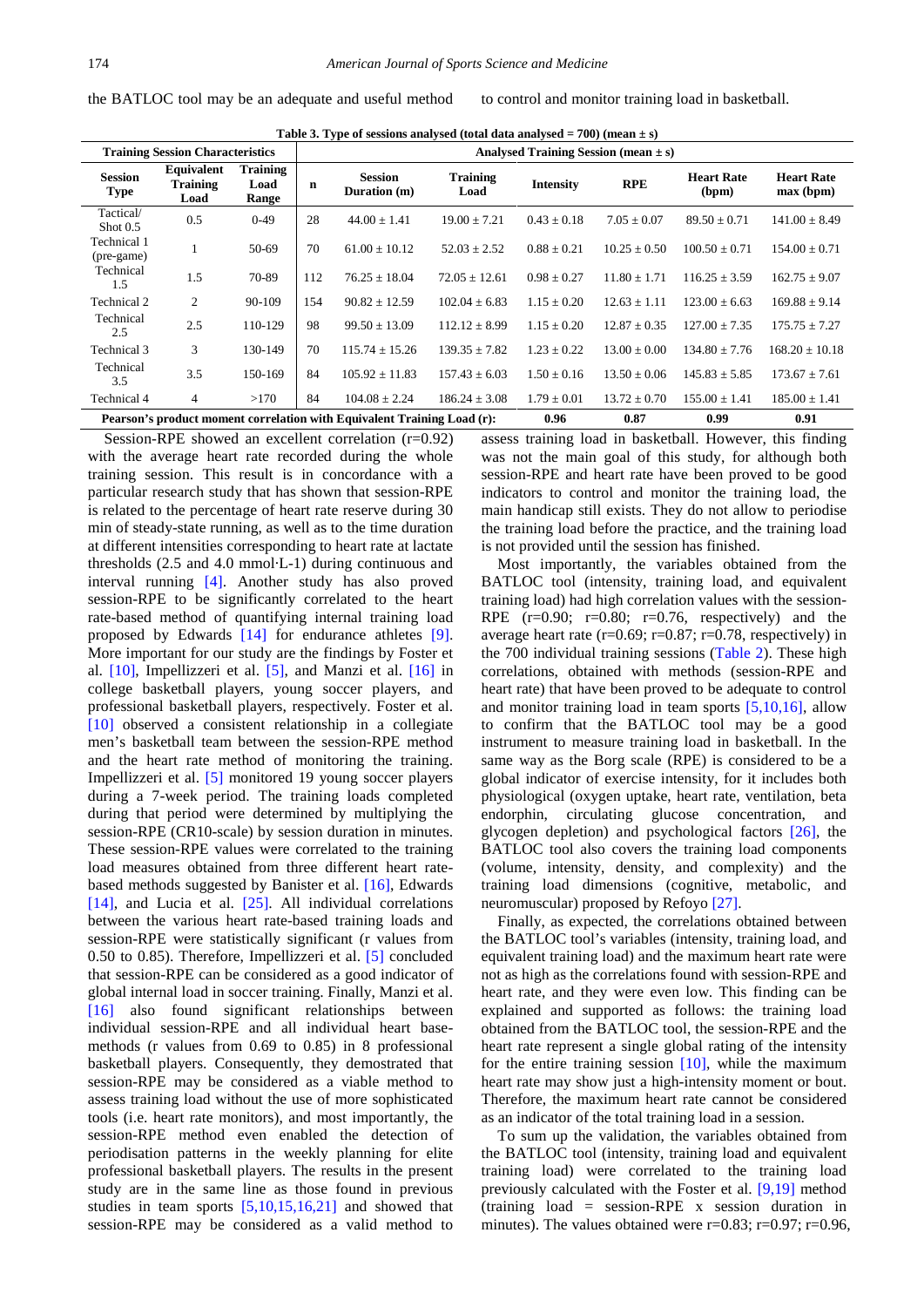respectively. These correlations between the BATLOC tool and a method already validated and contrasted scientifically in basketball (i.e. the Foster et al. [\[9,10\]](#page-4-7) method) show the validity of the BATLOC tool to control and monitor training load in basketball players.

Now that all the previous correlations have proved that the BATLOC tool may be a useful method to control and monitor the training load in basketball, the next step would be to validate the 8 different types of sessions established by the training load range (Tactical/Shot 0.5, Technical 1 or pre-game session, Technical 1.5, Technical 2, Technical 2.5, Technical 3, Technical 3.5, and Technical 4). Basically, and in the same line as the 6-20 Borg scale is a range of numbers and verbal anchords that corresponds roughly to a heart rate range of 60 bpm for number 6 to 200 bpm for a score of 20 in healthy people (approximately 30 years of age) [\[23\],](#page-5-3) one of the purposes of this study was to investigate if the type of sessions established could correspond to a session-RPE value and an average heart rate. For this purpose, average intensity, session-RPE, average heart rate, and maximum heart rate were correlated with the equivalent training load. The results obtained showed strong correlations (r=0.96; r=0.88; r=0.99; r=0.91, respectively) [\(Table 3\)](#page-3-0). Therefore, the value of RPE, the average heart rate, and the maximum heart rate related to any type of session may be established (i.e. Technical 1.5 session corresponds to a total training load of 70-89, a session-RPE of 11.80, and a mean heart rate of 116.25 bpm).

The previous data analysis and correlations obtained in this study suggest that the BATLOC tool is easy to use, quite reliable, and consistent with subjective (RPE) and objective physiological (heart rate) indices of the intensity of exercise training, which provides enough support to use it as a method of controlling and monitoring training load in basketball practices in real time. The BATLOC tool may offer a mechanism for quantifying the exercise intensity component and allows calculation of a single number representative of the combined intensity and duration of the training sessions while the practice is occurring.

In addition, the training load value calculated with the BATLOC tool showed high correlations with the body composition aspects in a professional first division male basketball team. The % body fat decreased and the muscular mass increased as the training load increased. However, in periods when the training load was lower, the % body fat increased and the muscular mass decreased (28).

Due to the fact that the BATLOC tool has been developed with the Excel software programme (Microsoft Corporation, U.S.), a daily exercise score is created. An exercise diary will show the daily and overall weekly training load, the latter being presented graphically, allowing the coach to have a visual impression of the periodisation plan. Finally, the originally planned periodisation with the daily and weekly training load is compared with the real daily and weekly load achieved.

To sum up we would like to highlight one of the most important limitations of the BATLOC tool: the session's training load calculated by the tool is for the team, not for individual players. Although, that value may be used to analysed and record the individual players' training load, it will not differentiate between players. For example, a team have players with different roles, physical characteristics and playing positions that influence the training load, however the tool will give you same value for each player.

# **5. Conclusions**

To conclude, based on the results in this study and the literature reviewed, the BATLOC tool seems to be a good method to control global internal training load in basketball. This method does not require any expensive equipment and may be very useful and convenient for coaches to monitor the internal training load of basketball players. Furthermore, the present results suggest that the BATLOC tool may assist in the development of specific periodisation strategies for basketball teams. Finally, the BATLOC tool offers real-time feedback to basketball coaches, so that they can monitor the training load evolution during the training session and be able to modify the session exercises or tasks with the aim to achieve the required or planned training load.

## **Acknowledgement**

We would like to express our gratitude to Spanish translator and interpreter Andrea Pérez-Arduña for the translation into English and style correction of the present paper.

## **References**

- <span id="page-4-0"></span>[1] Coutts, A.J. & Aoki, M.S. "Monitoring training in team sports". Olympic Laboratory: Technical Scientific Bulletin of the Brazilian Olympic Committe 2009; 9(2), 1-3.
- [2] Gamble, P. "Periodization of training for team sports athletes". Strength and Conditioning Journal 2006; 28(5), 56-66.
- <span id="page-4-1"></span>[3] Viru, A. & Viru, M. "Nature of training effects". In: Exercise and Sport Science, W. Garret and D. Kirkendall (Eds.). Philadelphia: Lippincott Williams & Williams, 2000, 67-95.
- <span id="page-4-2"></span>[4] Foster, C., Hector, L.L., Welsh, R., Schrager, M., Green, M.A., & Snyder, A.C. "Effects of specific versus cross-training on running performance". European Journal of Applied Physiology and Occupational Physiology 1995; 70(4), 367-372.
- <span id="page-4-3"></span>[5] Impellizzeri, F.M., Rampinini, E., Coutts, A.J., Sassi, A. & Macora, S.M. "Use of RPE-based training load in soccer". Medicine & Science in Sports & Exercise 2004; 36(6), 1042-1047.
- <span id="page-4-4"></span>[6] Banister, E.W., Good, P., Holman, G. & Hamilton, C.L. "Modelling the training response in athletes". In: Sport and Elite Performers. Laders MD ed. Champaign, IL: Human Kinetics, 1986; 7-23.
- <span id="page-4-5"></span>[7] Costill, D.L., Thomas, R., Robergs, R.A., Pascoe, D., Lambert, C., Barr, S., et al. "Adaptations to swimming training: influence of training volume". Medicine and Science in Sports and Exercise 1991; 23(3), 371-377.
- <span id="page-4-6"></span>[8] Zatsiorsky, V. "Intensity of strength training facts and theory: Russian and Eastern European approach". National Strength and Conditioning Association Journal 1992; 14(5): 46-57.
- <span id="page-4-7"></span>[9] Foster, C. "Monitoring training in athletes with reference to overtraining syndrome". Medicine and Science in Sports and Exercise 1998; 30(7), 1164-1168.
- <span id="page-4-9"></span>[10] Foster, C., Florhaug, J.A., Franklin, J., Gottschall, L., Hrovatin, L.A., Parker, S., et al. "A new approach to monitoring exercise training". Journal of Strength and Conditioning Research 2001; 15(1), 109-115.
- <span id="page-4-8"></span>[11] Gilman, M.B. "The use of heart rate to monitor the intensity of endurance training". Sports Medicine 1996; 21, 73-79.
- [12] Achten, J. & Jeukendrup, A.E. "Heart rate monitoring: applications and limitations". Sports Medicine 2003; 33, 517-538.